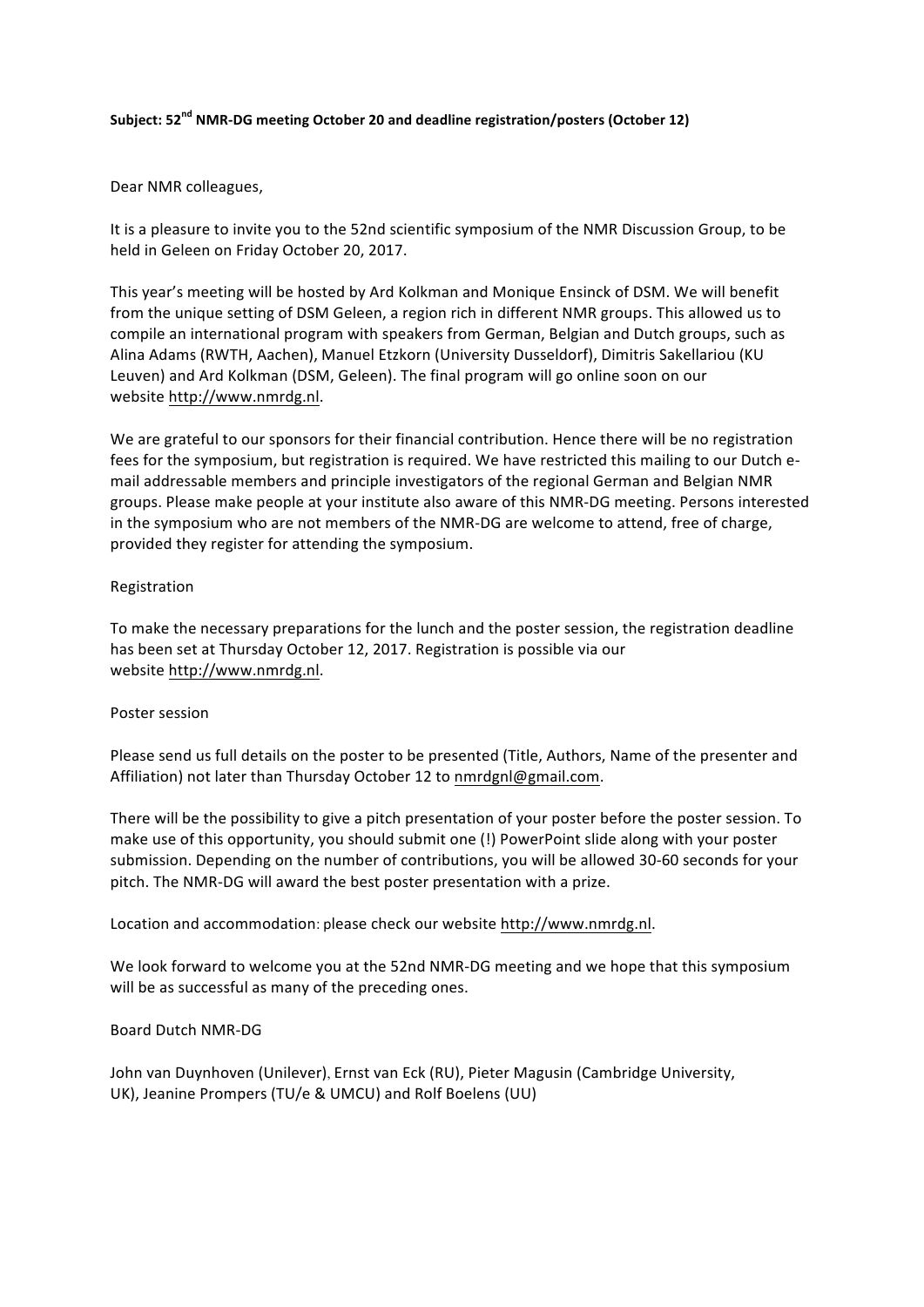# **Program 52nd NMR-DG meeting**

Friday, October 20 2017

Hosts: Ard Kolkman and Monique Ensinck (DSM, Geleen)

Location: DSM, Chemelot Gate 2 (Campus), Urmonderbaan 22, 6167 RD Geleen Route description: https://chemelot.nl/en/contact/directions-and-location, or as printable pdf

Upon arrival please obtain your visitor badge at reception of Chemelot Gate 2. At gate 2, you will be directed to the new building "Center Court". There are parking places available in the basement. The NMR-DG will be hosted in conference room 'Artur', 2<sup>nd</sup> floor.

# **All participants NEED TO SHOW their ID-card (passport, driving license or ID-card) for entering the DSM Chemelot campus!**

- 09.30 Reception with coffee
- 10.00 Opening and Welcome: Genevieve Klok, Department Manager DMSC (DSM Material Science Center)
- 10.05 Introduction host: Ard Kolkman (DSM & Enabling Technologies)
- 10.15 Ard Kolkman (DSM & Enabling Technologies) Liquid and solid stat NMR at DSM to chemically and morphologically characterize materials
- 10.45 Dimitris Sakellariou (KU Leuven) Compact Magnetic Resonance: Frontiers and Challenges
- 11.15 Wouter Fransen (RU) Distinguishing satellite and central transitions in solid state quadrupolar spectra
- 11.35 Geerten Vuister (University of Leicester) Advanced and integrated data analysis using the CcpNmr Analysis program suite
- 11.55 Poster pitches
- 12.10-13.30 Poster session and lunch buffet, CCPN demonstration
- 13.30 Manuel Etzkorn (Julich Forschungzentrum) Protein-membrane interactions as modulators in hormone signaling and protein aggregation
- 14.00 Alina Adams (RWTH Aachen) New Insights into the Aging of Technical Polymers from Low- and High-Field NMR
- 14.30 Julia Krug (WUR) (Sub)cellular resolution at 22T? Potential of microcoils at ultra-high field strength
- 14.50 Coffee break
- 15.20 Fatemeh Azadi-Chegeni (LU) Structure and dynamics an instrinsic multi-pigment protein complex in thylakoid lipid membranes investigated by solid-state NMR
- 15.40 Gorter Prize lecture: Nan Eshuis (RU)
- 16.10-16.20 Poster prize distribution and Closure

16.20-17.30 Drinks